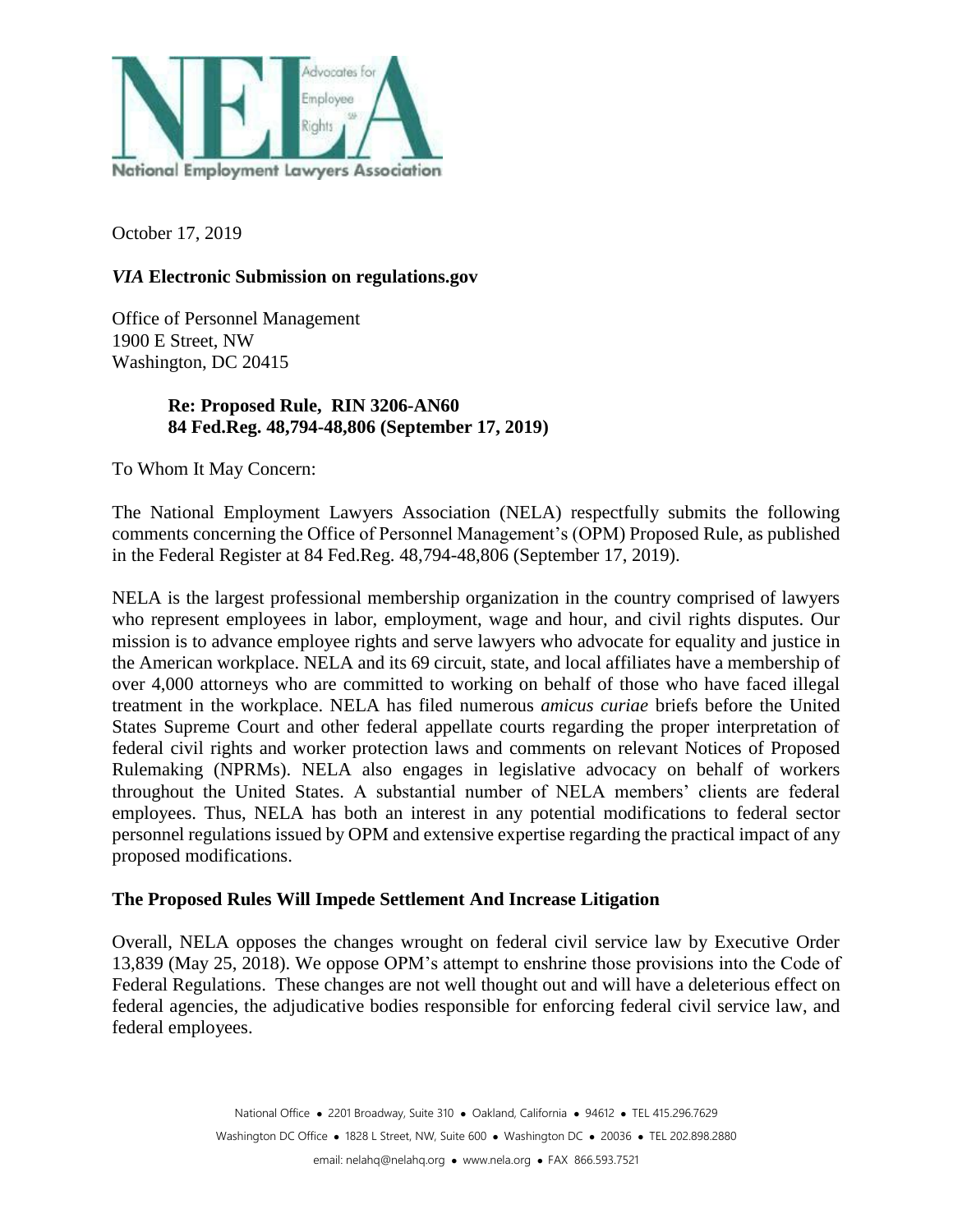NELA strongly opposes proposed 5 C.F.R. §§ 432.108, 752.104, 752.203(h), 752.407, 752.607. These provisions serve to move E.O. 13,839 § 5 (Section 5) into the C.F.R. NELA members' experience demonstrates that Section 5 has eliminated the possibility of settlement agreement in cases involving disciplinary or performance actions, especially once the personnel action occurs. The limiting effect of Section 5 does not operate in isolation. In theory, Section 5 leaves open the possibility of other settlements that do not involve modification of personnel records (such as purely monetary settlements), but this policy has followed on the heels of agencies' implementing new stringent limits on non-record modification settlements. *See, e.g.,* "VA Employee Settlements", *available at* https://www.va.gov/settlements/ (limiting settlements at the Department of Veterans Affairs to \$5,000 without the "personal approval of the under secretary, assistant secretary or equivalent senior-level official within the organization in which the settlement occurs").

OPM's October 10, 2018, *Interpretive Guidance on Section 5 Ensuring Integrity of Personnel Files Contained in Executive Order 13839* appears to provide some discretion to agencies to continue to settle cases; however, NELA members' experience is that this rarely occurs for postpersonnel action settlements. It appears clear that agencies have been highly deterred from agreeing to post-personnel action settlements involving record modification because, in order to do so, they must acknowledge that the agency issued a personnel action that was illegal, inaccurate or the product of Agency error—which , obviously, agencies are highly loathe to do. The net result of these modifications is to force far more cases into litigation. In practice, merits litigation is left as the sole means to relief for aggrieved employees.

Forcing cases that would have settled pre-Section 5 into merits litigations risks additional burdens, not only for employees, but for the civil service enforcement/adjudication agencies and employing agencies as well. Published MSPB<sup>1</sup>,  $EEOC<sup>2</sup>$  and  $OSC<sup>3</sup>$  policy all strongly support settlement. Prior to Section 5, a substantial portion of the cases at the Equal Employment Opportunity Commission (EEOC), the Merit Systems Protection Board (MSPB) and the Office of Special Counsel (OSC) were settled. According to the latest publicly available data covering time periods prior to E.O. 13,839, roughly 28% of EEO complaints,<sup>4</sup> 23% of MSPB appeals (33% of adverse actions and whistleblower reprisal complaints)<sup>5</sup>, and 7.5% of OSC whistleblower complaints<sup>6</sup> settled. Indeed, all of OSC's non-stay favorable actions in whistleblower reprisal complaints in FY 2015, FY 2016 and FY 2017 were by settlement.<sup>7</sup> Many of these settlements (if not the majority) involved personnel record modification terms that are now impaired by Section 5, which

 $\mathbf{1}$ <sup>1</sup> *See, e.g.,* MSPB *Judges' Handbook,* Ch. 11, § I.

<sup>2</sup> *See, e.g.,* EEOC Management Directive 110 *(*MD-110), Ch.3, § I.

<sup>3</sup> *See, e.g.,* "Alternative Dispute Resolution Overview", *available at* 

https://osc.gov/Services/Pages/ADR.aspx.

<sup>4</sup> *See* https://www.eeoc.gov/federal/reports/fsp2015/index.cfm#\_bookmark8.

<sup>5</sup> *See* 

https://www.mspb.gov/MSPBSEARCH/viewdocs.aspx?docnumber=1481375&version=1486936&application=ACR OBAT

<sup>6</sup> *See* 

https://osc.gov/Documents/Resources/Congressional%20Matters/Annual%20Reports%20to%20Congress/FY%2020 18%20Annual%20Report%20to%20Congress.pdf.

<sup>7</sup> *See supra* at fn.6.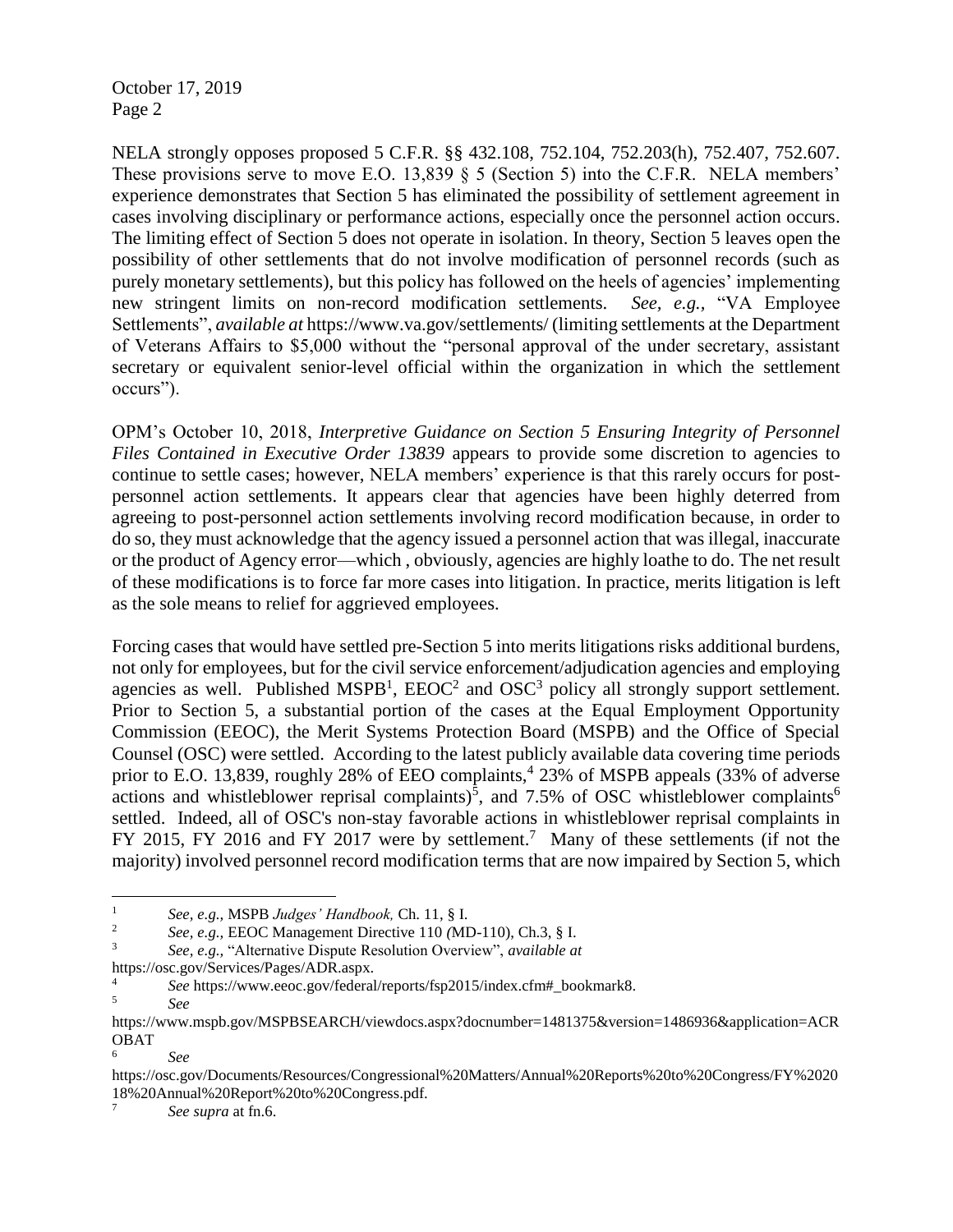means that many cases which could have otherwise settled based on mutually-agreeable record modification, now continue in merits litigation. This outcome is both burdensome and extremely costly for all participants (agencies, adjudication and enforcement agencies, and employees). The MSPB has already publicly stated that it anticipates that Section 5 to impact its case adjudication.<sup>8</sup> NELA members have further received anecdotal evidence that many agencies and pro-agency commentators have also objected to Section 5, albeit in some instances on different grounds than those which raise concern for NELA.<sup>9</sup>

## **The Proposed Rules Give Too Much Independent Discretion To Low Level Supervisors**

The proposed rules which move Section 5 into the C.F.R. also give too much discretion to lowlevel supervisors, by rendering their decisions in personnel actions far harder to reverse later through settlement. In most agencies, authority to take Chapter 43 or Chapter 75 adverse actions, rests with first line and second line supervisors. In the case of reprimands, the first line supervisor has sole discretion to unilaterally impose discipline. In more serious adverse actions, the first line supervisor is often the proposing official and the second line supervisor is often the deciding official. In a few agencies, the first line supervisor is permitted to serve as both proposing official *and* deciding official for the same action.

Performance evaluations are also typically issued by the first line supervisor as rater, with varying degrees of oversight by the second line supervisor as reviewer. According to anecdotal evidence, higher-level management often does not get involved in disciplinary or performance matters until after the issuance of discipline or performance evaluations and the commencement of litigation. Prior to E.O. 13,839, settlement mechanisms provided an avenue for higher-level management to review the actions of lower-level subordinates (often for the first time), and to make changes in their discretion through settlement agreements—benefiting the agency by closing out litigation, benefiting the higher level supervisor by providing the excuse of a settlement as political cover for overruling their subordinate's decision without having to openly denounce the lower-level supervisor. As discussed above, Section 5 has greatly reduced the use of settlement as a 'safety valve' for agencies. Consequently, lower level supervisors are left with a high degree of unilateral and unchecked discretion with respect to disciplinary and performance actions. This approach subjects the agency to far greater risk of litigation. The MSPB has published research criticizing the quality of lower level federal managers.<sup>10</sup> This study further supports the importance of higher level review of such decisions/actions. Non-federal employers—who are concerned about litigation risk (especially as many such employers, unlike federal agencies, do not have taxpayerfunded in-house employment law counsel on salary)—often have pre-personnel action safeguard mechanisms in place requiring higher-level review of personnel actions likely to lead to litigation,

 $\overline{a}$ 

<sup>8</sup> *See* 

HTTPS://WWW.MSPB.GOV/MSPBSEARCH/VIEWDOCS.ASPX?DOCNUMBER=1592474&VERSION=15982 54&APPLICATION=ACROBAT

<sup>9</sup> *See, e.g.,* William Wiley, "OPM Clarifies the No-Clean-Record Executive Order Provision", *available at*  https://feltg.com/opm-clarifies-the-no-clean-record-executive-order-provision/.

<sup>10</sup> *See, e.g.,* MSPB, *A Call to Action: Improving First-Level Supervision of Federal Employees*, *available at*  https://www.mspb.gov/MSPBSEARCH/viewdocs.aspx?docnumber=516534&version=517986&application=ACRO BAT.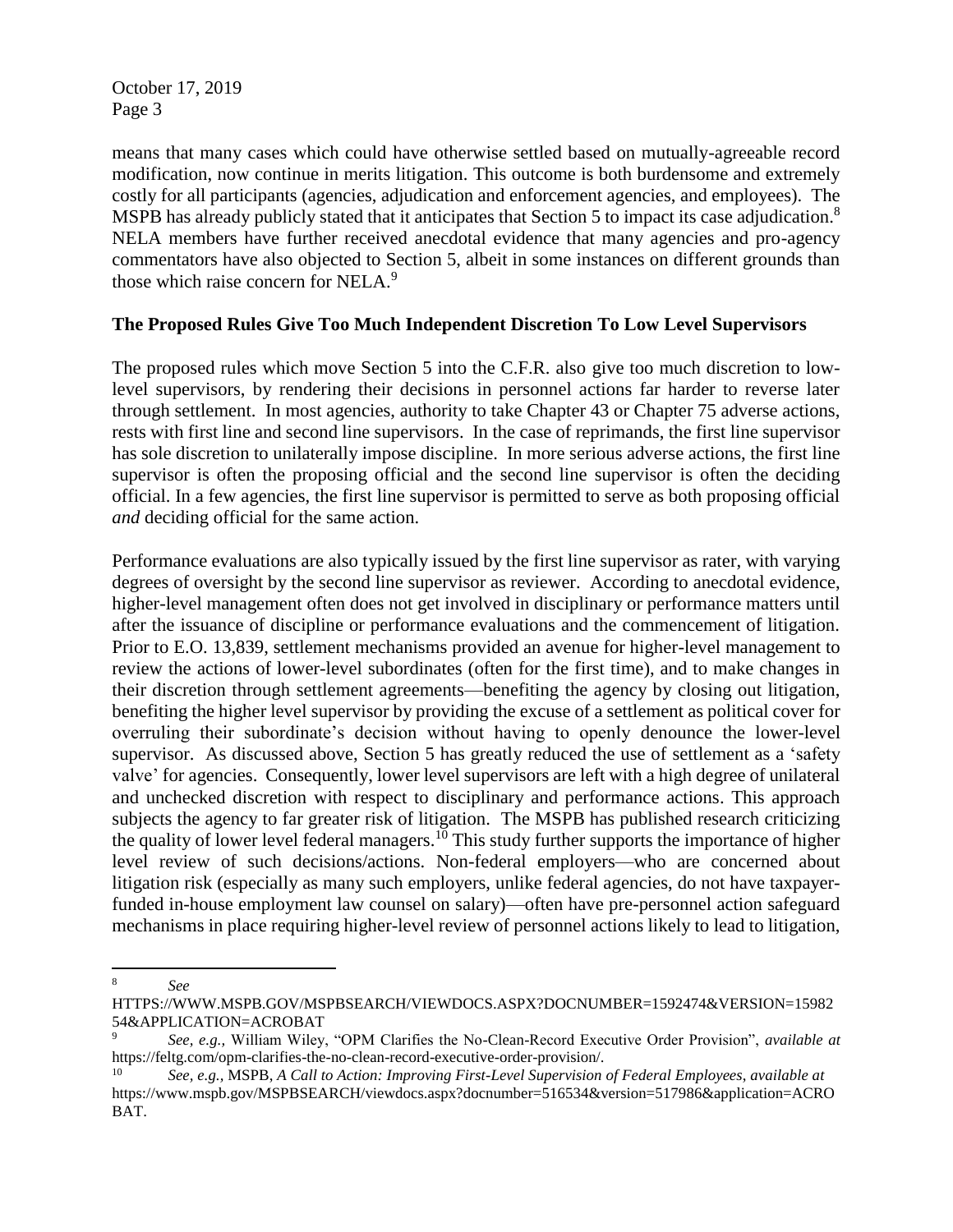in order to protect against individual rogue managers unilaterally placing their employer at litigation risk. Anecdotally, such pre-issuance review mechanisms often do not exist in federal agencies. Without such mechanisms, and without the availability of settlement options to allow for after-action review, higher-level management and their employing agencies will be bound by the judgement of line supervisors to potentially open-ended litigation risks.

As recent problems with loosening adverse action standards under 38 U.S.C. §§ 713-714 have demonstrated, simply making it procedurally easier to fire employees does not in practice improve the overall efficiency of the federal service. Instead, NELA members have seen, such changes simply make it easier for lower level managers to engage in abuse of their disciplinary authorities in a fashion that is not only injurious to the affected employees, but also to the efficiency of the federal service.

# **The Proposed Rules Would Result In Disparate Penalty Determinations**

NELA supports the proposed modification of 5 C.F.R. §§ 752.202(c), 752.403(c) to the extent that it finally explicitly incorporates the *Douglas* factor analysis<sup>11</sup> into the C.F.R. standards for adverse actions.

The Proposed Rule, however, is self-contradictory, stating the importance of the *Douglas* factors on one hand, while undercutting the application of *Douglas* factor 7, "consistency of the penalty with any applicable agency table of penalties." While the comment period for this Proposed Rule has been open, OPM has issued new guidance expressing hostility to the continued use of tables of penalties. *See* OPM, "Guidance on Progressive Discipline and Tables of Penalties" and "Progressive Discipline And Tables Of Penalties In Penalty Determination For Federal Employees" (October 10, 2019). NELA strongly disagrees with OPM's approach to tables of penalties. Tables of penalties are valuable tools for ensuring acceptance of overall disciplinary strictures in the federal workforce. By providing a measure of uniformity, tables of penalties help avoid favoritism, disparate treatment, and discrimination in disciplinary matters, as well as the appearance of the foregoing. Tables of penalties also help guide and inform lower level managers who must make individual judgements in disciplinary matters. Such guidance is important given the issues with the quality of line supervisors which were discussed *supra.* Doing away with tables of penalties will not facilitate the issuance of adverse actions because, in fact, the process of checking a proposed adverse action against a table of penalties requires little time or effort. Eliminating this resource and practicewill cause an increase in disparate treatment complaints before both the EEOC and the MSPB and expose agencies to greater liability in discipline cases. Tables of penalties help reduce the risks of such litigation for agencies.

Further, tables of penalties do not prohibit managers from tailoring discipline as needed in specific circumstances. To the contrary, NELA members have observed that most penalty tables make clear that, in certain situations, a supervisor can deviate from the guidelines, provided there is a reasoned explanation for doing so.

 $11$ 

<sup>11</sup> *See Douglas v. Veterans Administration*, 5 M.S.P.B. 313, 331-32 (1981).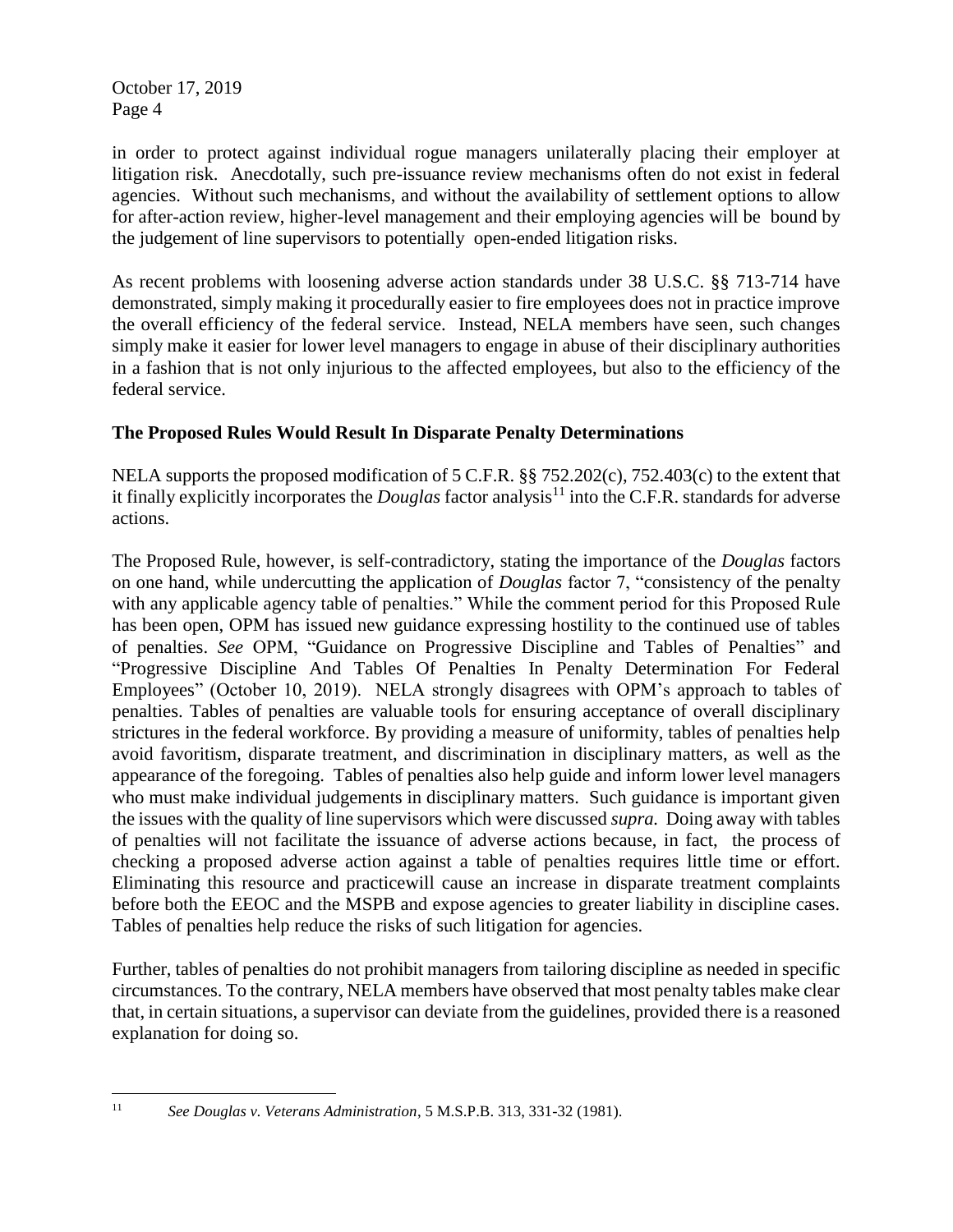.

For similar reasons, NELA opposes the Proposed Rule to the extent that it undercuts longstanding progressive discipline procedures. Decades of application have shown the basic wisdom of the progressive discipline approach. The assertion that progressive discipline necessarily constrains an agency from handling severe disciplinary infractions does not comport with empirical disciplinary practices; just as with tables of penalties, in certain situations, a supervisor can deviate from the guidelines of progressive discipline provided they have a reasoned explanation for doing so in the given case.

Equitably applied and carefully considered discipline is a hallmark of a fair disciplinary process. The federal government should be cautious about moving away from a fair disciplinary process for the federal civil service.

# **The Proposed Rules Turn Chapter 43 Actions Into Formalities Rather Than Opportunity To Improve Performance**

As the MSPB observed, 5 U.S.C. Chapter 43 is not meant to be an empty formality solely intended to give agencies a more favorable standard of review on appeal:

Regardless of the employee's occupational category, or any additional uses for the PIP, the purpose of the PIP is to provide the employee with the tools for success (where practical) and an opportunity to demonstrate that success. It should represent a genuine effort on management's part to assist an employee based on that employee's deficiencies, and not be a half-hearted exercise designed solely to demonstrate that a PIP occurred.

MSPB, *Addressing Poor Performers and the Law*, at 18.<sup>12</sup> This requirement presumably is based in part on the practicality that it is less onerous for a federal agency to try to maximize performance out of its pre-existing workforce than to repeatedly hire and train replacement employees due to perfunctory discharge of its existing workforce. Consistent with these policies, NELA supports a robust Performance Improvement Period process. NELA opposes E.O. 13,839 §§ 2, 6(iii), which pressures agencies to limit Performance Improvement Periods under 5 U.S.C. Chapter 43, to 30 calendar days by requiring agencies to report to OPM when any employee's PIP period exceeds 30 calendar days. Thirty calendar days is an insufficient time period to demonstrate improvement in performance for many occupations in the federal workforce given the fact that many employees' work projects play out over a time period longer than 30 calendar days. For similar reasons, NELA opposes proposed 5 C.F.R. §§ 432.104, 432.105 to the extent that they excuse agencies from routine procedures that support the PIP period such as regular supervisor meetings and guidance. This assistance is an essential aspect of the statutory requirement of  $5 \text{ U.S.C.}$  §  $4302(c)(5)$ , which says that agencies shall "assist<sup>[]</sup> employees in improving unacceptable performance." This approach cannot be readily evaded by proposed 5 C.F.R. § 432.104. The MSPB has held that the requirement for an opportunity to improve is not merely procedural but is instead a substantive condition precedent for a Chapter 43 adverse action, and that counseling the subject employee is

 $\overline{a}$ <sup>12</sup> *Available at*  https://www.mspb.gov/mspbsearch/viewdocs.aspx?docnumber=445841&version=446988&application=ACROBAT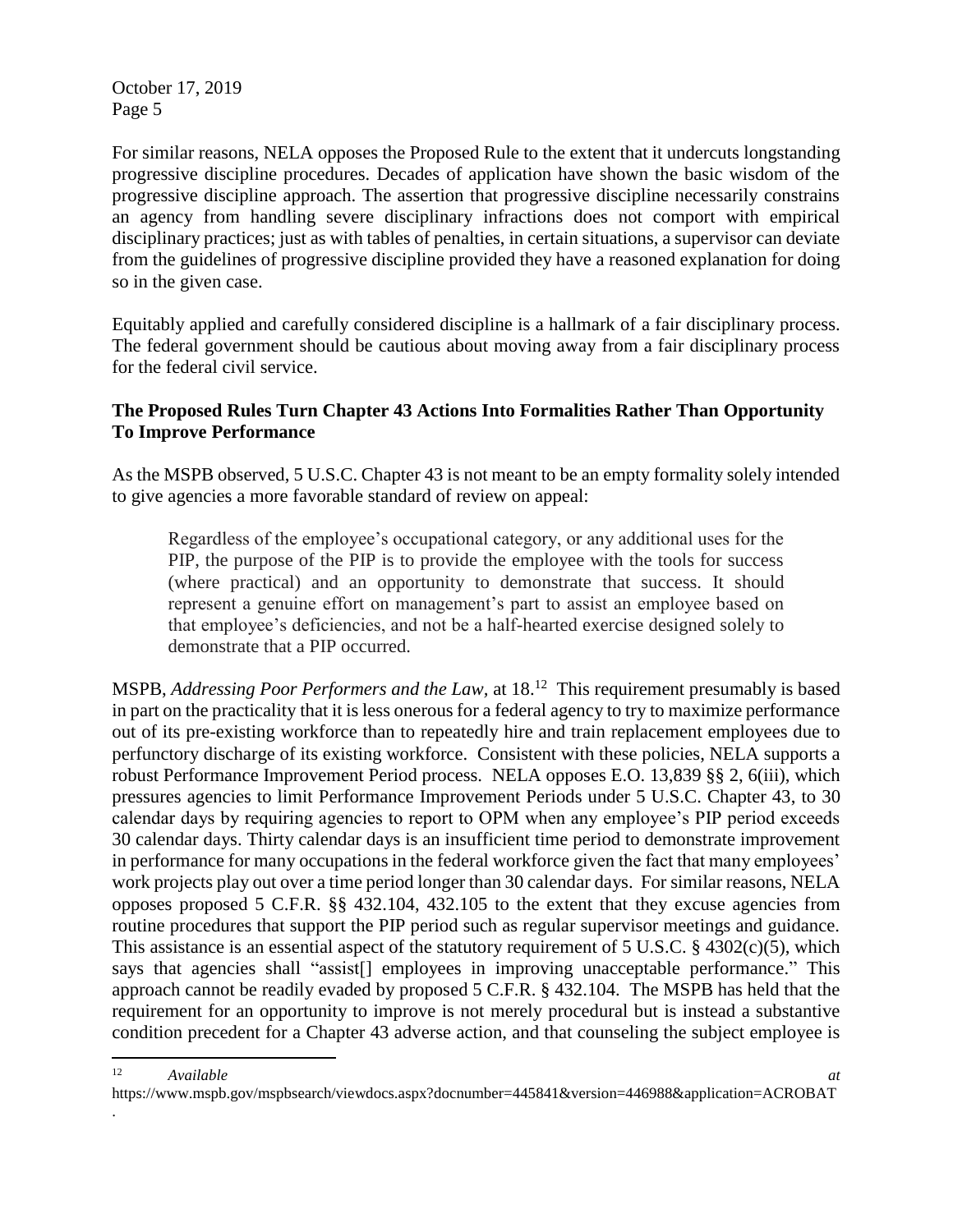a part of that "opportunity to improve" period. *See, e.g., Pine v. Dept. of the Air Force,* 28 M.S.P.R 453 (1985); *Sandland v. General Services Admin.,* 23 M.S.P.R. 583 (1984). As the "opportunity to improve," requirement is statutory, it cannot be avoided by OPM regulation. Allowing supervisors to declare that an employee's performance is unsatisfactory without explaining the specific ways that an employee needs to substantively improve performance in a contextualized fashion further sets employees up for failure and renders the PIP period an empty formality, especially in circumstances where the performance standards are inherently subjective or vague (as is often the case for higher-graded employees subject to performance standards on such amorphous topics as communication skills, teamwork and leadership).

#### **The Proposed Rules Err In Limiting Response Periods To Proposed Discipline**

NELA opposes proposed 5 C.F.R. § 752.103(b) as contrary to statute. NELA supports strong protection of whistleblowers and sure punishment for those who retaliate against whistleblowers or engage in other Prohibited Personnel Practice violations. However, OPM cannot waive the statutory requirements for advance notice of proposed adverse actions by regulation, and so cannot set up a scheme where the effective date of an adverse action is less than the absolute statutory minimum.

NELA more generally opposes E.O. 13,839 § 2(g), 6(vi) and Proposed Rule 5 C.F.R. § 752.404. Part of the basic statutory framework for response to adverse actions under 5 U.S.C. §§ 7503(b)(2- 3), 7513(b)(2-3) are the right to counsel and the right to furnish witness affidavits and other evidence as part of the response to the proposed discipline. Tasks such as securing counsel, interviewing witnesses and drafting affidavits take time, practically speaking, especially in a federal workforce where many federal employees work far from urban centers where counsel knowledgeable about federal sector employment law are located, and where witnesses may be scattered across the globe geographically. Truncating employees' response period limits the opportunity for identification of evidence that the proposing official may have ignored or not considered, and further rushes management in its deliberations on proposed discipline. The end result will often be hasty decisions based on incomplete deliberations and, ultimately, litigation that could possibly have been avoided. For these reasons, NELA opposes any attempts to cap the response period for proposed discipline or to limit agencies' discretion to extend the time for notice and response or for implementing the adverse action. NELA believes that the pre-existing system (in which agencies retain discretion to go beyond 30 days for a decision when requested by the employee and when the employee has stated a good reason for doing so) works satisfactorily, and agencies are not prejudiced given that they are in control of the length of the extension they ultimately agree to grant.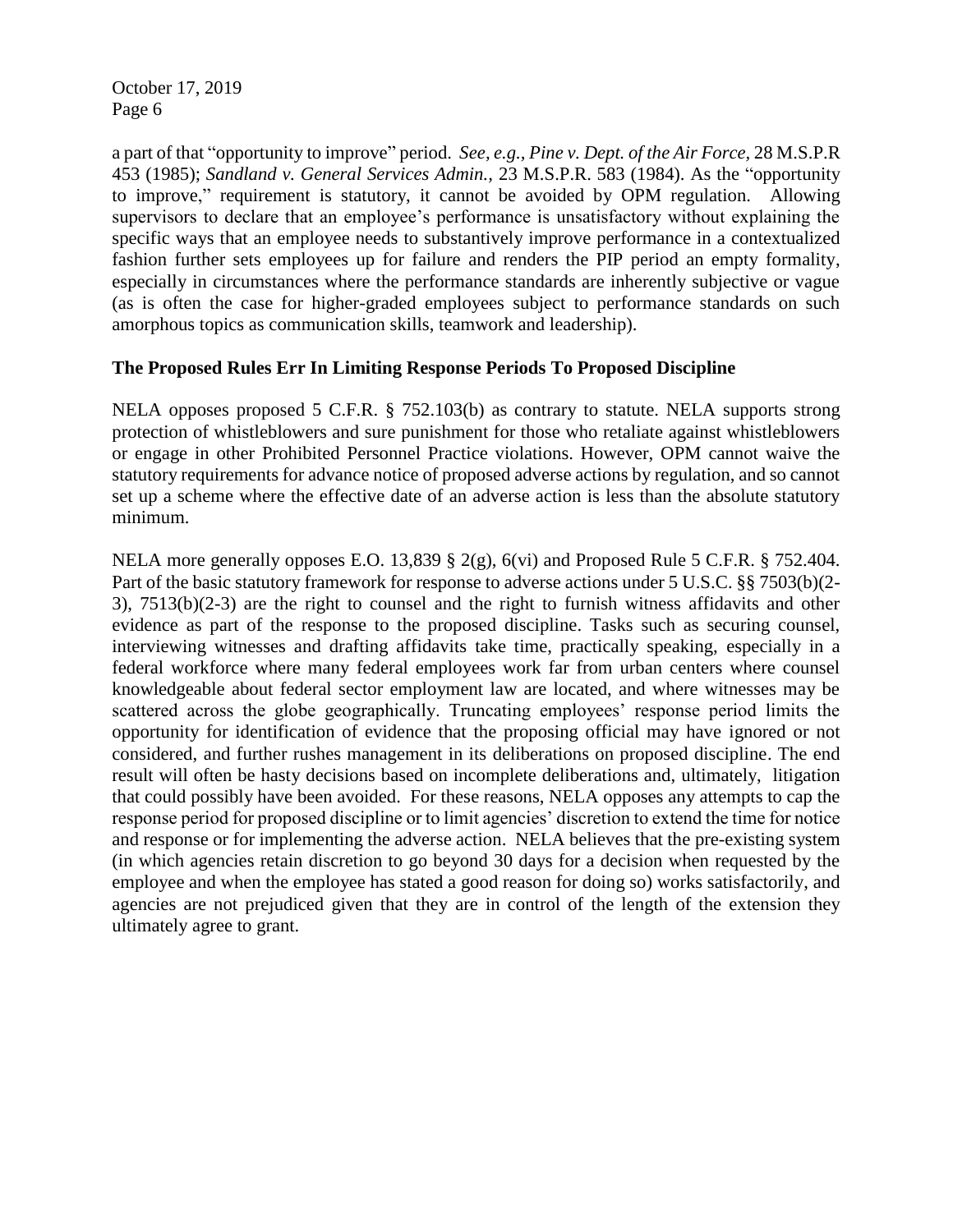### **Conclusion**

NELA draws OPM's history in support of these comments. As OPM notes itself on its website,

OPM's history begins with the Civil Service Act, signed in 1883, ending the spoils system and establishing the Civil Service Commission. The Commission, led by the energetic Teddy Roosevelt, laid the foundations of an impartial, professional civil service based on the merit principle – that employees should be judged only on how well they can do the job.

In 1978, the Civil Service Commission was reorganized into three new organizations: the Office of Personnel Management, the Merit Systems Protection Board, and the Federal Labor Relations Authority. Each of these new organizations took over a portion of the Civil Service Commission's responsibilities, with OPM responsible for personnel management of the civil service of the Government.

*See* OPM, "Our Mission, Role & History: Our History," *available at* https://www.opm.gov/aboutus/our-mission-role-history/. That statute—the Pendleton Act—was metaphorically sealed in the blood of President Garfield, as it took no less than his assassination to finally impel Congress to abolish the spoils system and take steps to help ensure the professionalism of the civil service. The civil service protections which OPM is now charged to enforce are designed not to create sinecures for federal employees or to otherwise protect them from being at-will employees, but instead to benefit the public by ensuring the integrity of the civil service as a whole through protecting it down to its individual element, the individual federal employee, without exceptions.

In the years since the Civil Service Reform Act of 1978, OPM has delegated or lost much of its authority as the executive branch's nonpolitical central personnel office, with the Federal Personnel Manual now gone, much personnel policy-setting authority now delegated to individual agencies and background investigation authority now transferred out of OPM. For the sake of the professional civil service and the public good, and to fight off the evils of the spoils system, it is important that OPM retain its independent role in setting *actual standards* for federal agencies and for the federal disciplinary mechanisms, rather than simply giving *carte blanche* to line federal managers to do as they please to their subordinates—undercutting the authority of the MSPB and others to oversee merit systems principles and discrimination law in civil service. Further selfabnegation by OPM is very risky for the civil service, and also organizationally risky for OPM itself at a time when some advocate OPM's dismemberment and the transfer of civil service policysetting authority to the more political Office of Management and Budget within the Executive Office of the President.

These revisions are based on the erroneous stereotype that it is difficult to fire federal employees. It is not. As the Government Accountability Office reports (based on OPM's own statistics), almost 1% of the federal workforce is subject to adverse actions every year. *See* OPM Report No. GAO-18-48, *FEDERAL EMPLOYEE MISCONDUCT: Actions Needed to Ensure Agencies Have Tools to Effectively Address Misconduct, available at* https://www.gao.gov/assets/700/693133.pdf. Present statutes and regulations, if knowledgably applied by agencies, provide more than adequate